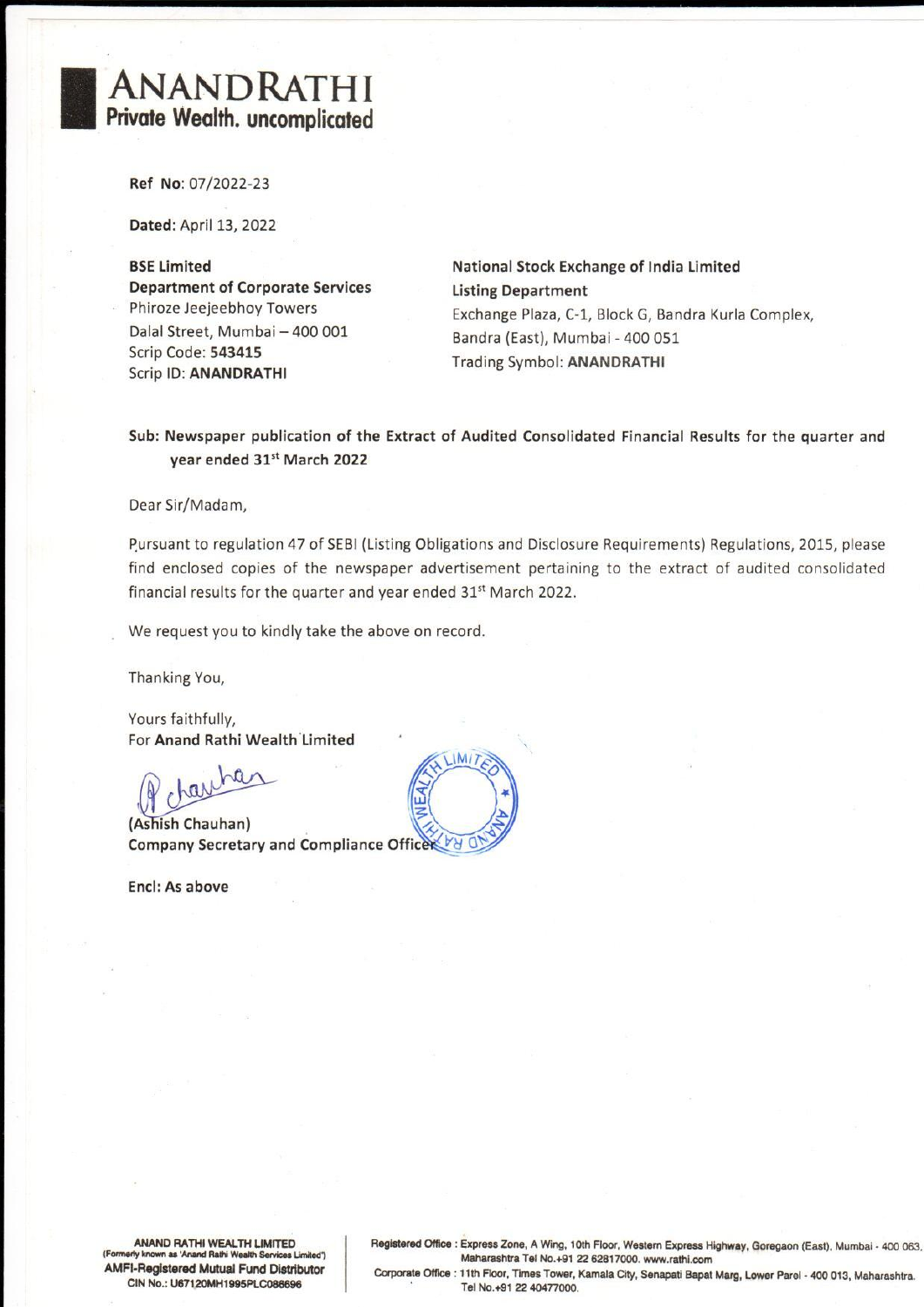# USINESS Standard MUMBAI I WEDNESDAY, 13 APRIL 2022<br>
(Formerly known as Anand Rathi Wealth Services Limited)<br>
SPASS Zone, A Wing, 10th Floor, Western Express Highway, Goregeon (E), Mumbail-40<br>
CIN : U67120MH1995PLC086696, W **ANAN** Business Standard MUMBAI | WEDNESDAY, 13 APRIL 2022<br>
ANAND RATHI WEALTH LIMITED<br>
(Formerly known as Anand Rathi Wealth Services Limited)<br>
(Formerly known as Anand Rathi Wealth Services Limited)<br>
CIN : UG7120MH1995PLC086696 **Business Standard MUILLER**<br> **ANAND RATHIM**<br>
Registered Office - Express Zone, A Wing, 10th Floor, Western E<br>
CIN : U67120MH1995PLC086696<br>
YoY FY22 Revenue 52% 1 **EXTRACT OF STATEMENT OF STATEMENT OF STATEMENT OF STATEMENT OF STATEMENT OF STATEMENT OF STATEMENT OF STATEMENT OF STATEMENT OF STATEMENT OF STATEMENT OF STATEMENT OF STATEMENT OF STATEMENT OF STATEMENT OF STATEMENT OF ST**



## EXTRACT OF STATEMENT OF AUDITED CONSOLIDATED FINANCIAL RESULTS FOR QUARTER AND YEAR ENDED MARCH 31, 2022

|                   | Business Standard MUMBAI   WEDNESDAY, 13 APRIL 2022                                                                                                                                    |                                |                      |                                     |                |                           |
|-------------------|----------------------------------------------------------------------------------------------------------------------------------------------------------------------------------------|--------------------------------|----------------------|-------------------------------------|----------------|---------------------------|
|                   |                                                                                                                                                                                        |                                |                      |                                     |                |                           |
|                   |                                                                                                                                                                                        |                                |                      |                                     |                |                           |
|                   |                                                                                                                                                                                        |                                |                      |                                     |                |                           |
|                   |                                                                                                                                                                                        |                                |                      |                                     |                |                           |
|                   |                                                                                                                                                                                        |                                |                      |                                     |                |                           |
|                   |                                                                                                                                                                                        |                                |                      |                                     |                |                           |
|                   |                                                                                                                                                                                        |                                |                      |                                     |                |                           |
|                   |                                                                                                                                                                                        |                                |                      |                                     |                |                           |
|                   |                                                                                                                                                                                        |                                |                      |                                     |                |                           |
|                   | <b>ANAND RATHI WEALTH LIMITED</b>                                                                                                                                                      |                                |                      |                                     |                |                           |
|                   |                                                                                                                                                                                        |                                |                      |                                     |                |                           |
|                   | (Formerly known as Anand Rathi Wealth Services Limited)                                                                                                                                |                                |                      |                                     |                |                           |
|                   | Registered Office - Express Zone, A Wing, 10th Floor, Western Express Highway, Goregaon (E), Mumbai - 400 063, Maharashtra<br>CIN: U67120MH1995PLC086696, Website www.rathi.com/wealth |                                |                      |                                     |                |                           |
|                   |                                                                                                                                                                                        |                                |                      |                                     |                |                           |
|                   | YoY FY22 Revenue $52\%$                                                                                                                                                                | YOY FY22 PAT 184% <sup>1</sup> |                      |                                     |                |                           |
|                   |                                                                                                                                                                                        |                                |                      |                                     |                |                           |
|                   |                                                                                                                                                                                        |                                |                      | 120% Final Dividend of 26 Per Share |                |                           |
|                   |                                                                                                                                                                                        |                                |                      |                                     |                |                           |
|                   |                                                                                                                                                                                        |                                |                      |                                     |                |                           |
|                   | <b>EXTRACT OF STATEMENT OF AUDITED CONSOLIDATED</b>                                                                                                                                    |                                |                      |                                     |                |                           |
|                   | FINANCIAL RESULTS FOR QUARTER AND YEAR ENDED MARCH 31, 2022                                                                                                                            |                                |                      |                                     |                | (In INR Lakhs except EPS) |
|                   |                                                                                                                                                                                        |                                | <b>Quarter Ended</b> |                                     |                | <b>Year Ended</b>         |
|                   | <b>Particulars</b>                                                                                                                                                                     | 31.03.2022                     | 31.12.2021           | 31.03.2021                          | 31.03.2022     | 31.03.2021                |
|                   |                                                                                                                                                                                        | (Audited)                      | (Unaudited)          |                                     | (Audited)      | (Audited)                 |
|                   | <b>Revenue From Operation</b>                                                                                                                                                          | 11,251.47                      | 10,569.33            | 7,020.29                            | 41,748.51      | 26,533.02                 |
| Sr. No.<br>Ħ<br>m | <b>Profit Before Tax</b><br>Profit after Tax                                                                                                                                           | 4.407.77                       | 4.286.97             | 1,634.74                            | 16,767.17      | 6,288.27                  |
| IV.               |                                                                                                                                                                                        | 3.460.06                       | 3,203.61             | 1,020.82                            | 12,679.88      | 4,462.44                  |
|                   | Total Comprehensive Income for the period<br>(comprising profit for the period after tax and                                                                                           | 3,479.66                       | 3,178.25<br>38.771M  | 1,008.55<br>FEE DE HOLD             | 12,688.01      | 4,484.71                  |
|                   | other comprehensive income after tax)                                                                                                                                                  |                                |                      |                                     |                |                           |
| V                 | Paid - up capital (Face value of Rs. 5/- each fully paid)                                                                                                                              | 2,080.81                       | 2,080.81             | 1,375.68                            | 2,080.81       | 1,375.68                  |
| VI                | <b>Other Equity</b>                                                                                                                                                                    |                                |                      |                                     | 32,285.87      | 22,781.76                 |
| VII               | Earning per share (par value of Rs. 5/- each)*                                                                                                                                         |                                |                      |                                     |                |                           |
|                   | 1. Basic (Rs.)<br>2. Diluted (Rs.)                                                                                                                                                     | 8.32<br>8.29                   | 7.72<br>7.69         | 2.49<br>2.46                        | 30.49<br>30.36 | 10.87<br>10.74            |

|               | <b>Particulars</b>                     |                         | <b>Quarter Ended</b>      |            |                                              | <b>Year Ended</b>        |  |
|---------------|----------------------------------------|-------------------------|---------------------------|------------|----------------------------------------------|--------------------------|--|
| Sr. No.       |                                        | 31.03.2022<br>(Audited) | 31.12.2021<br>(Unaudited) | 31.03.2021 | 31.03.2022<br>(Audited)                      | 31.03.2021<br>(Audited)  |  |
|               | <b>Revenue From Operation</b>          | 10,888.54               | 10,200,21                 | 6.709.07   | 40,365.50                                    | 25,382.14                |  |
| H             | Profit Before Tax                      | 4,341.31                | 4,265.75                  | 1,318.80   | 16,595.45                                    | 6.234.52                 |  |
| m             | <b>Profit After Tax</b><br><b>Diet</b> | 3,403.38                | 3,187.07                  | 783.09     | 12,544.83                                    | 4,421.80                 |  |
| Place: Mumbai | Date: April 12, 2022                   |                         |                           |            | <b>Chairman &amp; Non Executive Director</b> | Sd<br><b>Anand Rathi</b> |  |



Thank You! Thank all our Clients, Investors and our

Today, we take this opportunity to

Employees for being a part of our success journey.